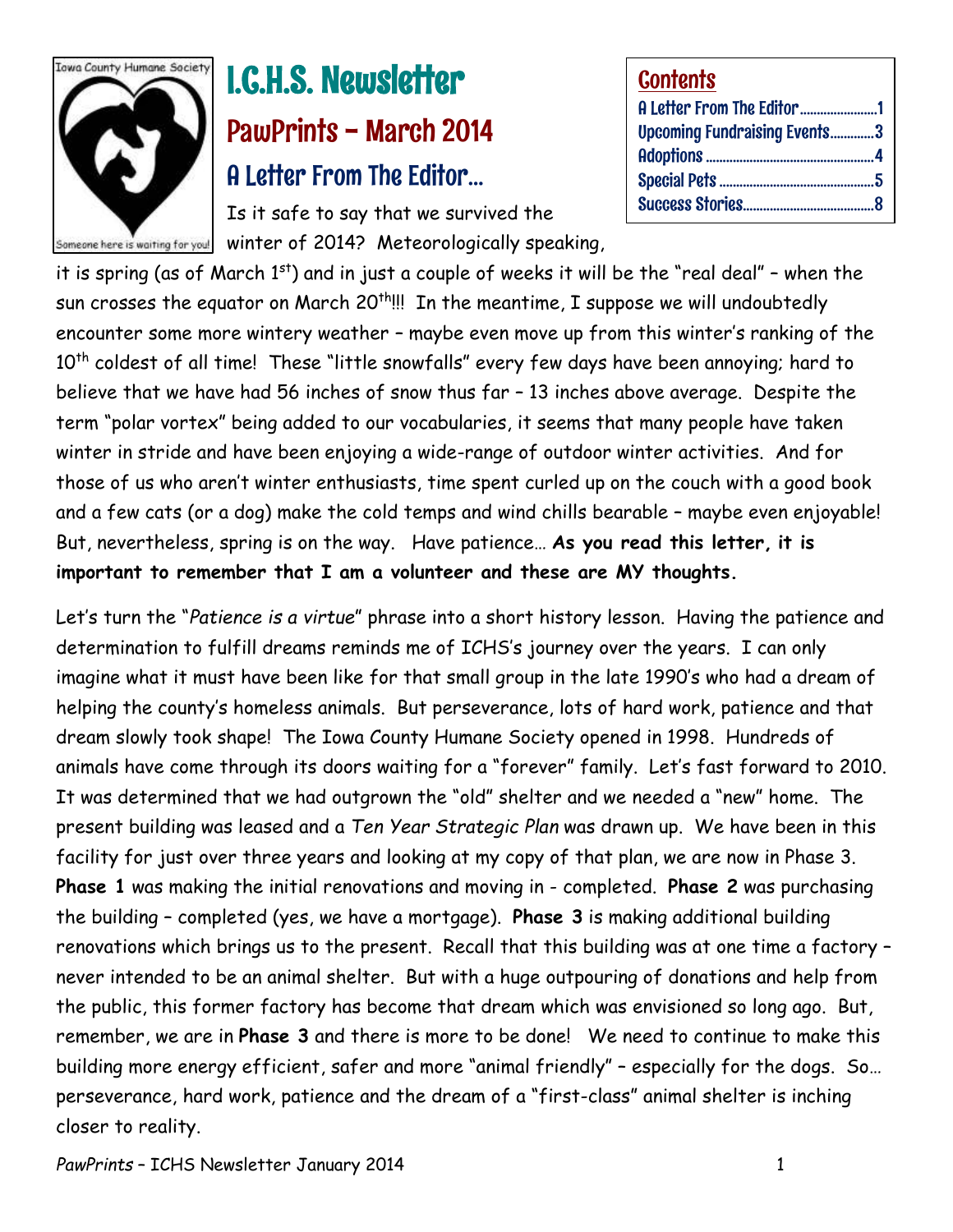In the January newsletter, I mentioned that a newly formed **Building and Grounds Committee** had been formed. Scott Lind, a member of the committee, has been spearheading the efforts to move **Phase 3** forward. He started in earnest last fall by analyzing and documenting the condition of the building, the equipment, the electrical circuits and ductwork (and a lot of other things that I don't know about). He determined needed upgrades, devised a plan for both urgent repairs and future repairs as well as projected costs. Scott has organized workdays, recruited volunteers and worked alongside his crew in various phases of demolition, salvaging unneeded/unused metals and rewiring. I can't even begin to estimate how many hours of time Scott has put into this building – and not just the hours that he has spent here but all of the time that went into planning, organizing, making contacts and inquiries. Scott will be the first person to admit that he hasn't done all of this by himself. He has had help from many professional people – architects, electricians, HVAC workers, and plumbers – as well as some of our reliable ICHS volunteers. Thank you to all! It is so exciting to be moving forward!

Besides the building project, there is another exciting undertaking that I want to tell you about. ICHS's **"Low Cost Spay/Neuter Assistance Program"** is moving ahead also**.** This program isn't actually new as Cheri (ICHS's Outreach Director) drafted this program back in 2008. There was a need for this program then and the need continues. The roadblock to getting this initiative launched is like so many things – not enough money to do everything that needs to be done. So to move forward, you will periodically see notices of fundraisers in which the proceeds raised will go towards decreasing the number of homeless and unwanted cats and dogs by providing assistance for people to get their pets spayed/neutered. Upcoming **spaghetti suppers** in the villages of Arena and Barneveld and a **Scottish Doubles Bowling Tournament** in Fitchburg (see ICHS's website as well as more info in this newsletter) have been scheduled to help make this program viable. We are still working on the details of how this initiative will actually work, but in the meantime we need to raise money in order to implement this assistance program. Another dream in the making – perseverance, hard work and patience required!

If you happen to be at the shelter in the next few weeks, please take a few moments to go into the cat area and check to see how the mural is coming along in the *Party Paws Club House* – the middle of the three smaller community cat rooms. A very talented volunteer, Hannah Twiton, is painting a "tree house mural" on the back wall. She has already sketched it and has started the painting phase - I am wondering how much assistance she is getting from the kittens - oh my!  $\odot$ So do stop by and check it out – and you might even get to see Hannah in action! **If you have any suggestions or ideas about the content of ICHS PAWPRINTS, please contact me, Terri Davis at [roadhogbiker@gmail.com](mailto:roadhogbiker@gmail.com)**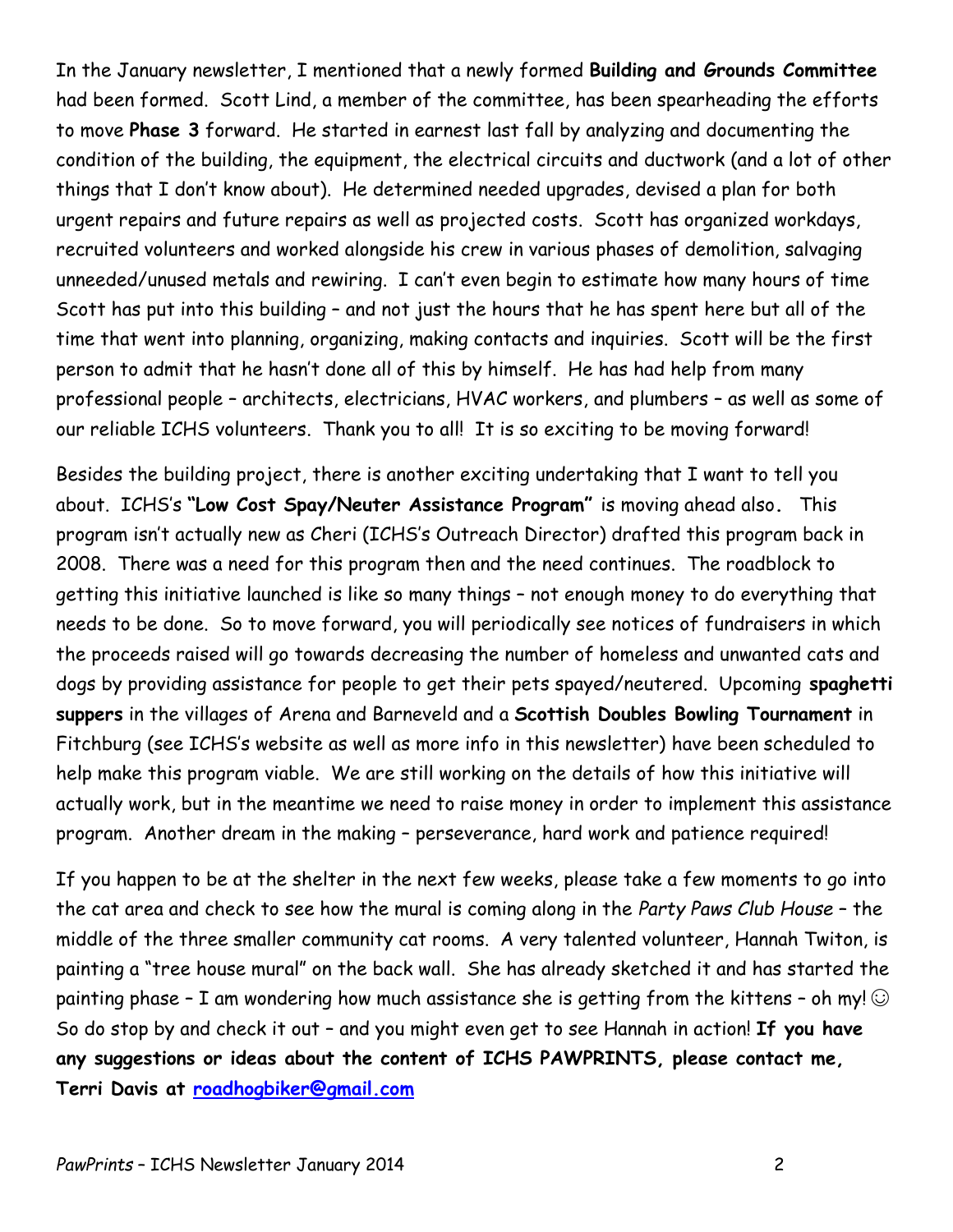## Upcoming Fundraising Events

Just a reminder that ICHS is always looking for volunteers to help with the planning and implementation of our fundraisers. A goal is to have enough volunteers so that each individual would only have to help plan and work at one event per year. At this time, we are organizing our events for 2014. So…if you would like to get involved with the planning and organizing of this year's fundraisers, please contact Cheri [outreachdirector@mhtc.net.](mailto:outreachdirector@mhtc.net) We hope to hear from you!!!

#### **Spaghetti Suppers**

Two spaghetti suppers have been scheduled in area communities to benefit the new **Low Cost Spay/Neuter Assistance Program**. The spaghetti dinner in **Barneveld** is scheduled for **Sunday, March 30th,** at the American Legion facility. Serving will be from 11:00 AM – 2:00 PM. The following **Saturday, April 5th**, we will be serving spaghetti at the VFW Hall in **Arena.** Serving will be from 4:30 – 7:00 PM. The meal will include spaghetti, meat or marinara sauce, garlic toast, coleslaw, dessert and a beverage. Take-outs will be available. There will be a quilt raffle, a 50/50 raffle and a few other items to raffle off. Our spaghetti meals received "rave reviews" $\odot$  last year and what a terrific and delicious way to help reduce the on-going problem of pet overpopulation!

#### **Easter Bake Sale**

It's time for the annual "Easter Bake Sale". This traditional event dates back to the early beginnings of ICHS. The sale will be in the usual place – Spring Gate Mall in Dodgeville (near the entrance to Piggly Wiggly) on **Saturday, April 19**. The sale begins at 8:00 AM and continues until 2:00 PM or until all the "goodies" are gone. The variety and amount of donated treats is amazing! It is so heart-warming how much community support goes into this event – both in providing the delicious baked goods as well as in purchasing them! So, make our bake sale a part of your Easter tradition – and enjoy!!!

#### **Scottish Doubles Bowling Tournament**

Come and enjoy the fun and action on **Saturday, April 26**, at Ten Pin Alley – all for a worthy cause! Proceeds will benefit ICHS's new **Low Cost Spay/Neuter Assistance Program**. The entry fee is \$20.00 per person. In addition to bowling, there will also be door prizes, raffles, a silent auction, bake sale and a DJ & music by Tourdot Tunes. The fun begins at noon and continues until 6:00 PM. For more information or to pre-register, call Wendi at (608) 576-2103 or Boomer at (608) 516-2671. Ten Pin Alley is located in Fitchburg at 6285 Nesbitt Rd. (just east of Verona). So find a partner and head out for an afternoon of fun!

PawPrints – ICHS Newsletter January 2014 **3**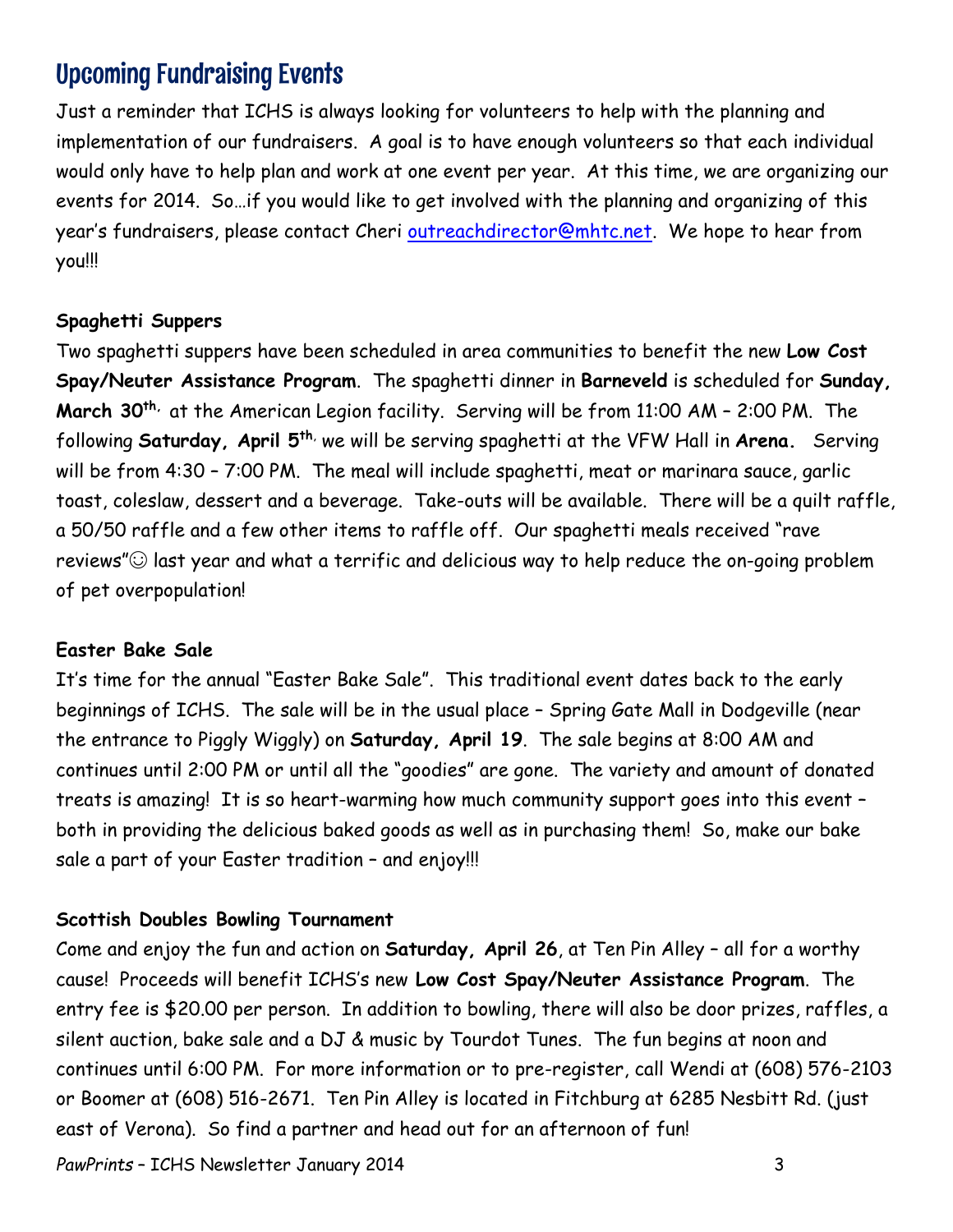### **ICHS Plant Sale Fundraiser**

Despite our wintery weather the 8<sup>th</sup> ICHS Annual Plant Sale is just a couple of months away. As usual the sale will be held on two **Saturdays in May – the 17th and the 24th** from 8:30 – 12:00 at the shelter in Dodgeville. All money received goes to health care for the animals. More details available as warmer weather approaches!

### **Barn Dance**

Marla and Scott Lind will be hosting a barn dance on **Saturday, May 31st**, at their barn located at 8920 McKenzie Lane outside of Hollandale (30 minutes SE of Dodgeville). Dancing will be from 7:00 – 10:00 PM. It will be a called dance with traditional music played by the *No Name String Band* and Sue Hulsether giving guidance as the dance caller. The dances will include old time squares, reels and contra dancing. No experience and no partners are necessary so people can come alone or as a group. A free will offering will be taken at the door and all proceeds will benefit ICHS. More details to follow.

#### **Paws Fur a Cause**

This popular 5K run or 2 mile walk has to be postponed due to circumstances somewhat beyond ICHS's control. No, the event is not going away! Our intention is to schedule this event sometime this summer and we hope to "get back on track" next April. Stay tuned for an update!

| <b>January Cats</b>      |                | <b>January Dogs</b> | <b>February Cats</b> |           | <b>February Dogs</b> |
|--------------------------|----------------|---------------------|----------------------|-----------|----------------------|
| $\mathsf{Quigley} \odot$ | Mittens*       | Shyla               | Wizard*              | Holly*    | Snoodle              |
| Maxwell                  | Ralphie        | Gideon              | Snickers*            | Gunther*  | Mia                  |
| Kelby                    | Sophia $\odot$ | Sammy               | Nae Nae              | Kermit*   | <b>Bubbles</b>       |
| Claus                    | Allie          | Sadie               | Gizmo                | Morris    | Zoe                  |
| Miss                     | <b>Duke</b>    | Sarge               | Magoo                | Tabitha   | Benji                |
| $\mathsf{Chester} \odot$ | $Jack*$        | Fawn                | Nikki*               | $Cinder*$ | Tico                 |
| Isaac@                   | Duchess*       |                     | Lolly©©©             | Beans*    | Dozer                |
| Grace*                   | Twinkle*       |                     | Taylor               | Mouse*    | Oreo                 |
| Yoko*                    | Munchkin*      |                     | Tinsel               | Kyon*     |                      |
| Georgia*                 |                |                     | Boo*                 | Pretzel   |                      |
|                          |                |                     | Tigger               | Molly     |                      |
|                          |                |                     | Duncan               | Smokie    |                      |

### January & February Adoptions

**\*-** kitten

☺- special needs and/or having been an ICHS resident for a year(s)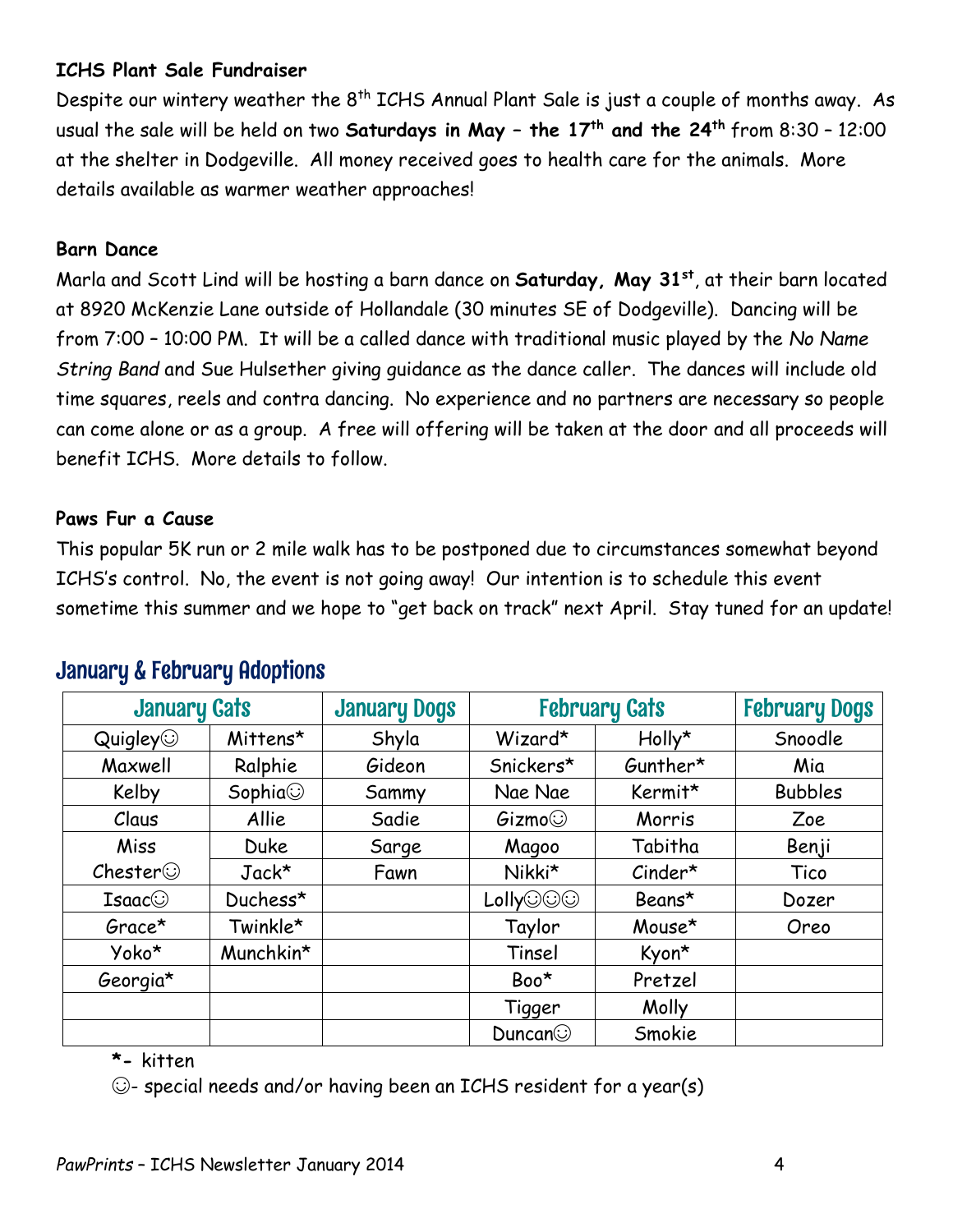# Special Pets

We all know that all animals are 'special' but the animals featured in this section are indeed special. These are 'special needs' animals. The special person/family who adopts one of these animals knows that this may/may not be the long-term relationship which we hope for when we open our hearts and homes to a new family member. These animals 'forever homes' with us may be just for a short time before they move on…But, nevertheless, these animals need a home and a loving family just as we all do. Are you possibly the family that could provide a home for one of these animals? If not, do you know of a family who could provide a loving home for these animals? If so, please come out to ICHS and find out more about these animals from the ICHS staff.



### Cameron, Limbo, Buzz, Grover & Kit Kat

Our FIV+ (Feline Immuno-deficiency Virus) population remains at five – Cameron, Limbo, Buzz, Grover and Kit Kat. FIV cats are "normal" cats– it's just that these five kitties have a virus (FIV) which affects their immune system – but slowly – over a period of years! So these kitties should live long and normal lives! **Cameron** is a handsome, active, playful guy who loves attention. He needs to be an only cat – he isn't the least bit fond of other cats. He has been at ICHS for well over a year - now on the "Top Ten List". Limbo is a good-looking gray guy who also loves attention. **Buzz** was thought to be 'feral' when he first arrived at ICHS – but he was simply frightened. He now has the reputation of being "one of the sweetest and most loving cats in the building". I agree. When I took him out of his cage to get to know him - he never left my lap; he just wanted to be petted! Although handsome **Grover** has been at the shelter for about a month, I haven't gotten to know him well nor have I gotten well acquainted with the beautiful calico, **Kit Kat**. She also hasn't been with us long, but if she is as friendly as she is beautiful, she is the cat for you! If it wasn't for the FIV+ sign on their cages, you wouldn't have a clue that these cats have FIV! Although we call these cats "special", there really are no special considerations when adopting them. They must be kept indoors. They may live with other cats since FIV is not easily passed between cats (it would be best if your other cat(s) are good-natured and amicable to a new pal). FIV is primarily spread by serious bite wounds so if you have other cats, it is important to properly introduce any of these five to the others (but you would do that with any cat that you bring home). It is also important to keep them free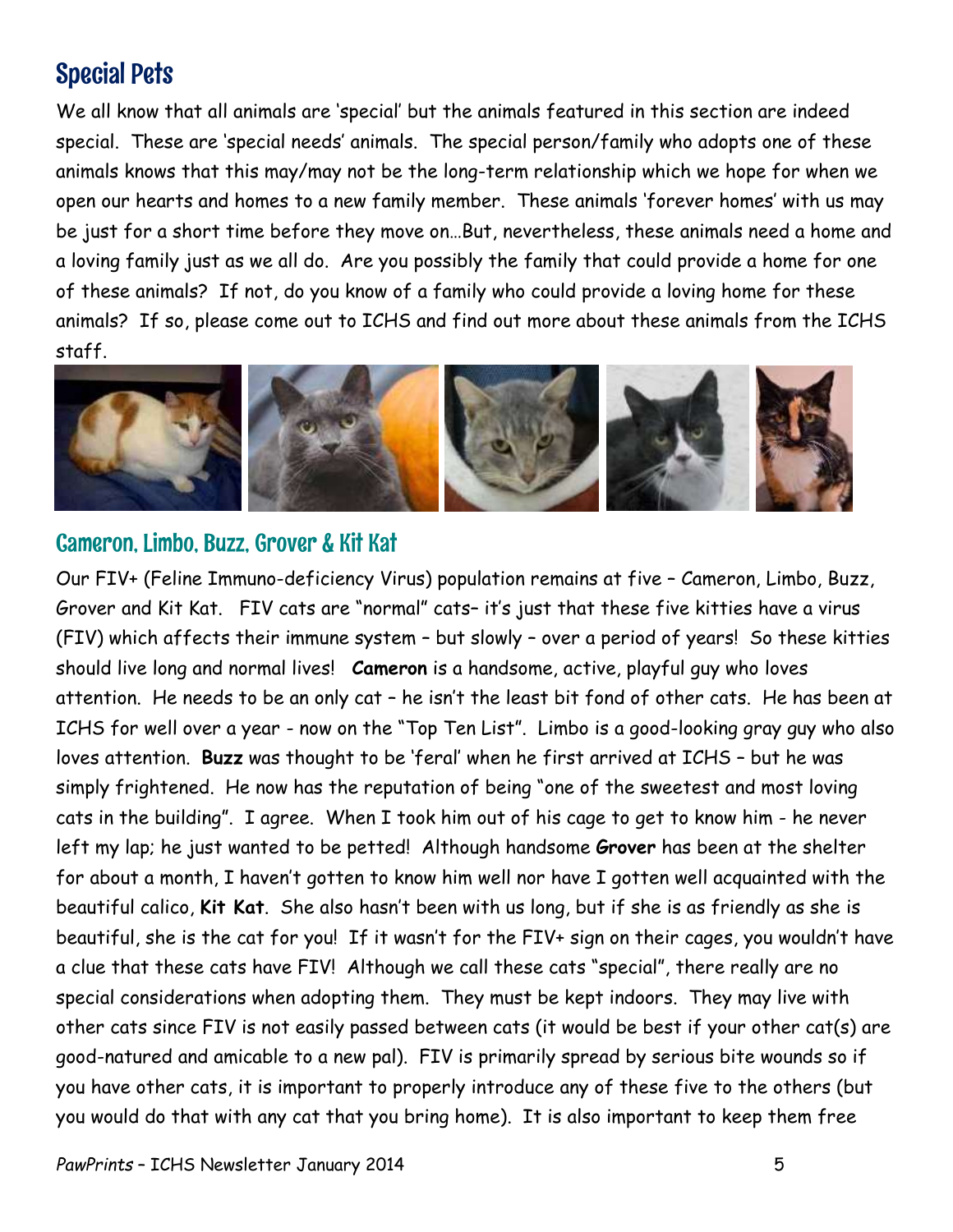from stress so a quiet home would be best. Is it possible that YOU just might be the special family that these kitties are looking for? So…Cameron, Limbo, Buzz, Grover and Kit Kat need homes!

### Frieda & Madison



Frieda and Madison are FeLV+ (Feline Leukemia Virus) kitties. **Frieda,** a beautiful gray lady, has been at ICHS for a while. She is very affectionate and she only wants "lap time" when she is taken

out of her cage – she has the sweetest little "meow"! She is not overly fond of other cats. Little **Madison** is a strikingly beautiful "classic" tabby with the bold,

swirling pattern. She is about a year old, can't get enough attention and does well with other cats (she even tried to be friendly with Frieda, but Frieda had other ideas). If you only want one cat, either of these would be perfect. Feline leukemia is spread by a cat coming in contact with the bodily fluid of an infected animal so FeLV cats



must be only cats (they can live with other FeLV cats) and they must be kept indoors. FeLV cats may be asymptomatic (free from symptoms) for years and will hopefully live relatively long lives. FeLV cats are hard to place which is unfortunate because they need someone – just as we all do! So…if you are looking for a kitty companion, these kitties are looking for YOU!

### Gregory & Fozzy



Both **Gregory** and **Fozzy** are indeed special kitties! They tested positive for both FeLV and FIV. Now don't let that deter you from making either one of these guys a part of your family! As mentioned earlier, as long as these guys are kept indoors, are only cats and live in a stress-free environment (as much as possible), they should be with

your family for many years to come. **Gregory**

is friendly and affectionate, but he hasn't had a lot of opportunities to interact with people (he was a barn cat), so he needs YOU to show him what a loving relationship is all about. **Fozzy** is a young fella and a real character! He is a bit "cross-eyed" which simply adds to his charm (take a look at his pic – how can you resist?). He is very affectionate and loves to play. So…Gregory & Fozzy need homes.

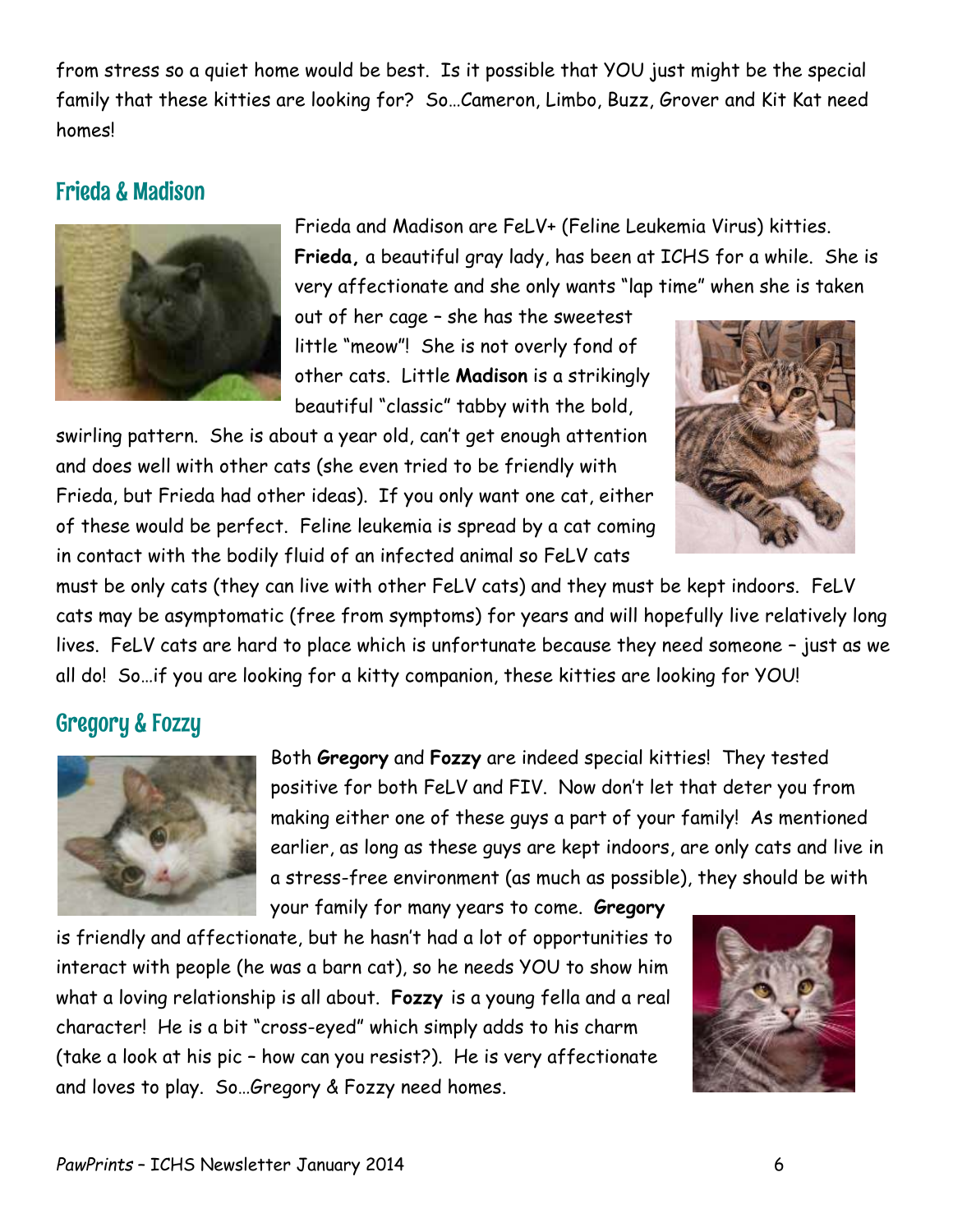### Vegas



**Vegas** is considered a special kitty because of her 'catitude' – and she is also in sole possession of  $# 1$  at the top of the Top Ten List!!! She is one of those cats who is difficult to place. Vegas is approximately 6-7 years old. She had been abandoned by her previous owner and has been at ICHS going on 5 years. Now, it's not that Vegas isn't friendly – she's just "choosy"; even preferring some staff to others! She is declawed in the front so

scratching is not an issue and I don't believe she has ever bitten anyone. She just vocalizes a lot – trying to get YOUR attention! Vegas is like other 'hard to place' cats which we have had at the shelter - once they go to a home, they do very well. An experienced 'cat-family' living in a quiet household is exactly what Vegas needs. She does OK with other cats. So…Vegas needs a home.

### **Margo**



**Margo** is a sweet little lady who has been at the shelter since October. To first look at her, she would appear to be a younger cat – both in appearance and her playfulness. However she is about 10 years old and has hyperthyroidism - an overactive thyroid gland. Hyperthyroidism is a common disorder where the thyroid gland produces too many hormones because of a tumor. The tumor itself is usually benign (over 97% of the time) so it is important to understand that Margo does not have cancer.

But the increase of thyroxine hormones increases her body's metabolism which puts stress on the other organs of her body. The site I went to explained hyperthyroidism like this: Think how much harder your car's engine works when you rev the motor while the car is in neutral. This is what is happening in Margo's body – her fuel (food) is being used at a faster rate than normal which results in increased hunger and weight loss. If this condition is left untreated, it would be fatal. Margo's condition appears to be controlled by feeding her a special diet. There are additional options – radioactive iodine therapy or surgery – which are being looked into. In the meantime, Margo probably needs to be an only kitty (because of her special diet). If YOU are "catless" at the moment and would like to remedy that, would YOU consider taking this little gal into your home? In Margo's case, fostering might be the ideal way to get to know her! What a sweetiel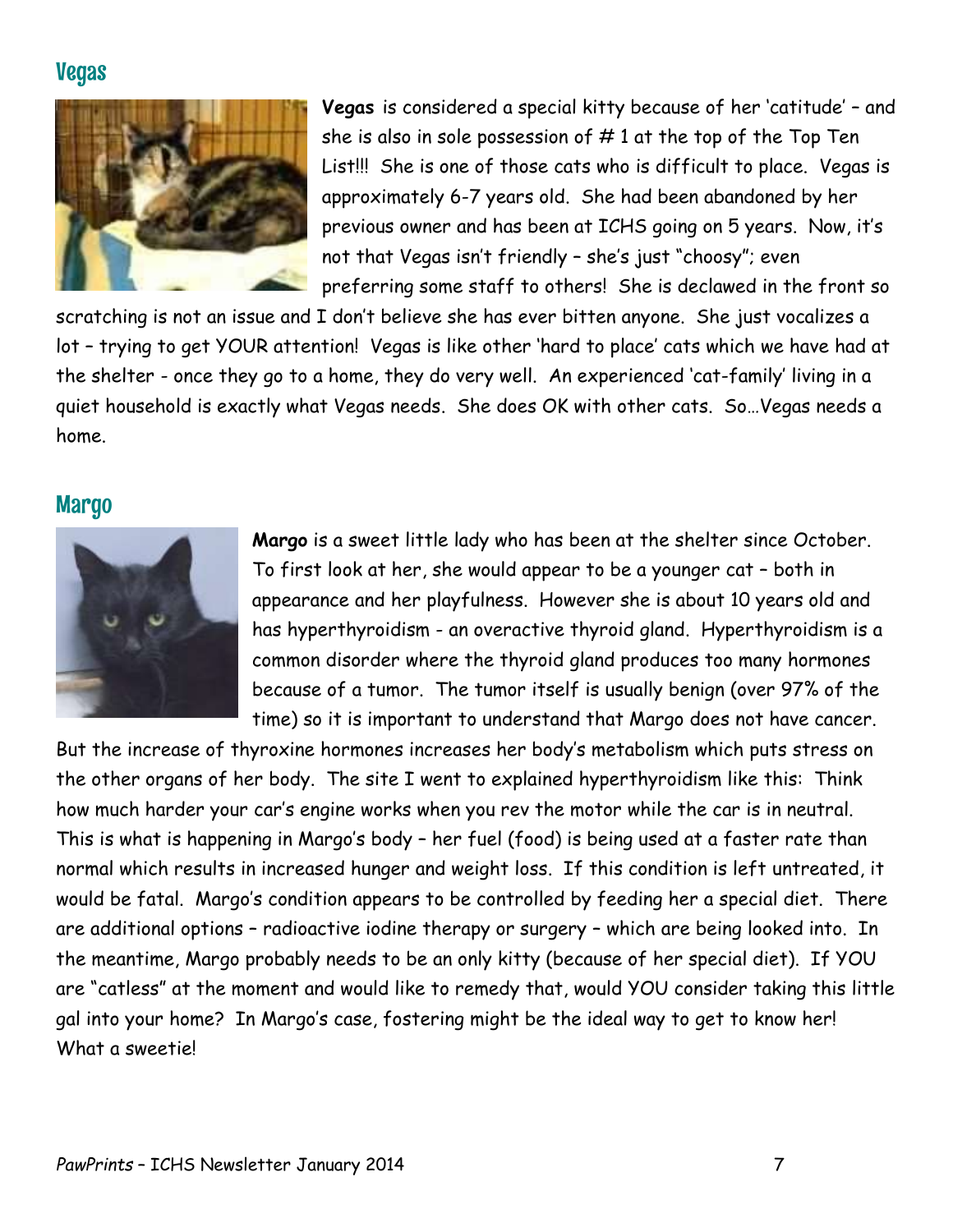Storm (btw- Storm is not actually a dog with "special needs". He just needs a home).



**Storm** or **Stormy** came to ICHS on a Saturday in November. It was storming outside (kind of unusual for November) which is how this nice, well-mannered dog got his name. The other thing that was a bit unusual about Storm coming to ICHS was how it happened. Despite the fact that there were several cars in the parking lot and about a dozen people in the reception area, a vehicle pulled into the parking lot and a boy and a dog jumped out of the vehicle. They entered the foyer, the boy dropped the leash and he ran back to the waiting car -

Storm was left behind. But at any rate, Storm's family – for whatever reason – couldn't keep him so he needs a new family. He is somewhat reserved with people until he gets to know you. Storm will do best in a home without small children or cats. Although he might do best as an only dog, it would depend on your other dog. As well behaved as he is, Storm does need a "structured" family life. Storm will make a great walking companion as he is a pleasure to walk. It appears that he has had quite a bit of obedience work with his previous family, but he also attended obedience classes at Alisha's Best Friends. Storm's here – waiting just for YOU!

### Success Stories

I need your help if I am to continue to feature the success stories which begin the moment your adopted companion chooses you. It is not difficult for me to write a paragraph that showcases your pet. The problem that I have is finding YOU and your pet. I don't know who you are or how to contact you. If you would be interested in sharing your pet's story in the newsletter, please e-mail me at [roadhogbiker@gmail.com.](mailto:roadhogbiker@gmail.com) A picture and a brief write-up about your pet(s) is all that I need. If I don't have enough info, I will get back to you. It would be helpful to know your pet's shelter name (if you renamed your pet), when you adopted, pet's favorite activities, other pets that you may have and whatever else you would like to include. If you are not able to send a picture, that's OK. Many of you send periodic updates regarding your adopted pet to the shelter. I can use those write-ups if you would please indicate (in your letter to ICHS) that you are giving me permission to include your pet's story in the newsletter. I hope to hear from you!

I know that there are many success stories just waiting to be told, but let's turn this into a plea to **MAKE** even more success stories! The other night at an AWE meeting, one of our topics had to do with our "long-term" cats – the "TOP TEN" cats and our "special needs" cats. The